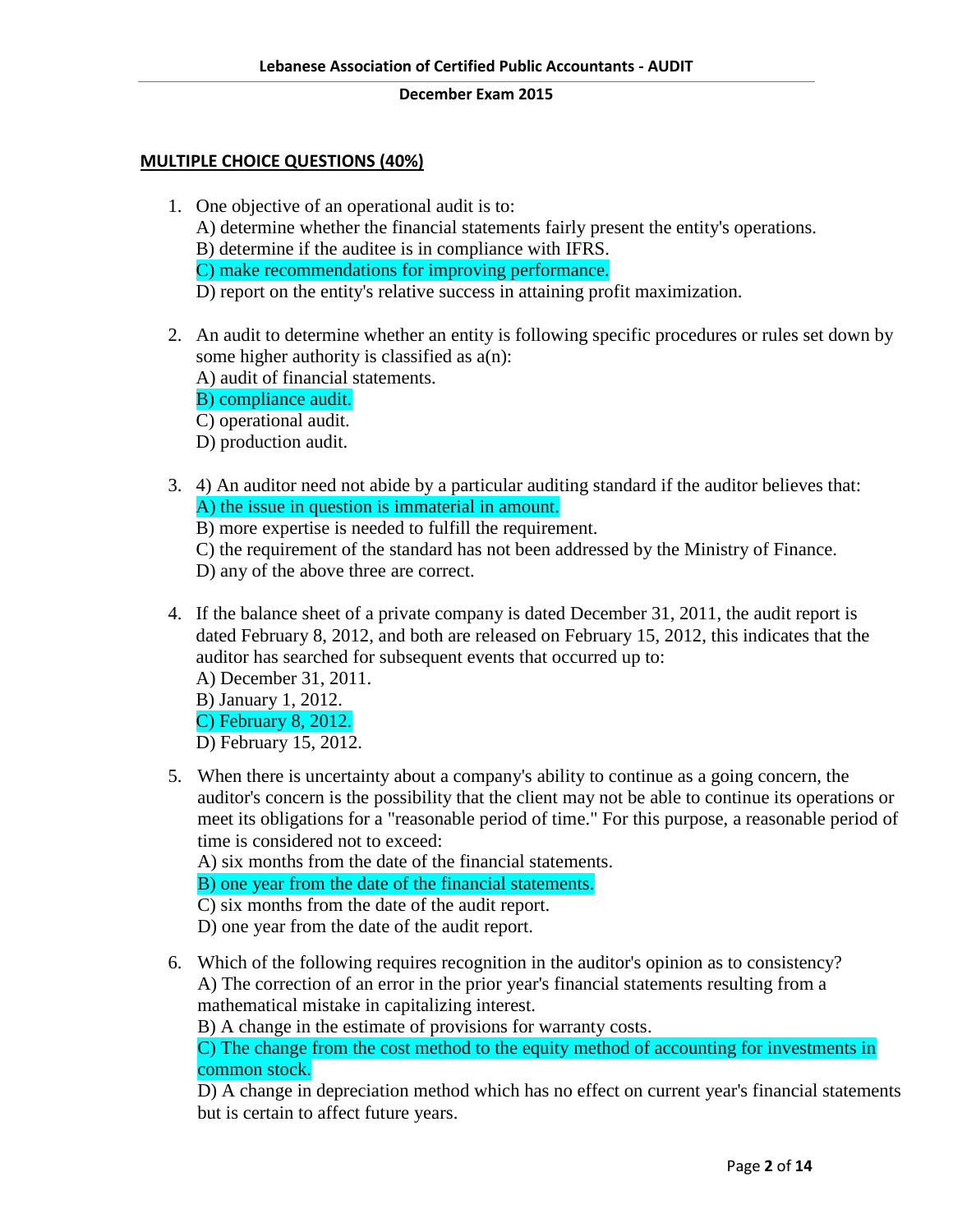7. As a result of management's refusal to permit the auditor to physically examine inventory, the auditor must depart from the unqualified audit report because: A) the financial statements have not been prepared in accordance with IFRS. B) the scope of the audit has been restricted by circumstances beyond either the client's or auditor's control. C) the financial statements have not been audited in accordance with GAAS.

D) the scope of the audit has been restricted.

- 8. In which situation would the auditor be choosing between "except for" qualified opinion and an adverse opinion?
	- A) The auditor lacks independence.
	- B) A client-imposed scope limitation
	- C) A circumstance imposed scope limitation
	- D) Lack of full disclosure within the footnotes
- 9. The dollar amount of some misstatements cannot be accurately measured. For example, if the client were unwilling to disclose an existing lawsuit, the auditor must estimate the likely effect on:

A) net income.

B) users of the financial statements.

C) the auditor's exposure to lawsuits.

D) management's future decisions.

10. When dealing with materiality and scope limitation conditions:

A) a disclaimer of opinion must be issued.

B) it is easier to evaluate the materiality of potential misstatements resulting from a scope limitation than for failure to follow IFRS.

C) scope limitations imposed by the client are always considered material.

D) a unqualified opinion may still be issued depending on the materiality of the scope limitation.

11. After the auditor determines whether any conditions exist which require a departure from a standard unqualified report, the next step in the decision process for audit reports is to: A) write the report.

B) decide the materiality for each condition.

- C) decide the appropriate type of report for the condition.
- D) discuss the report with management.
- 12. The members of a client's "audit committee" should be:

A) members of management.

B) directors who are not a part of company management.

- C) non-directors and non-managers.
- D) directors and managers.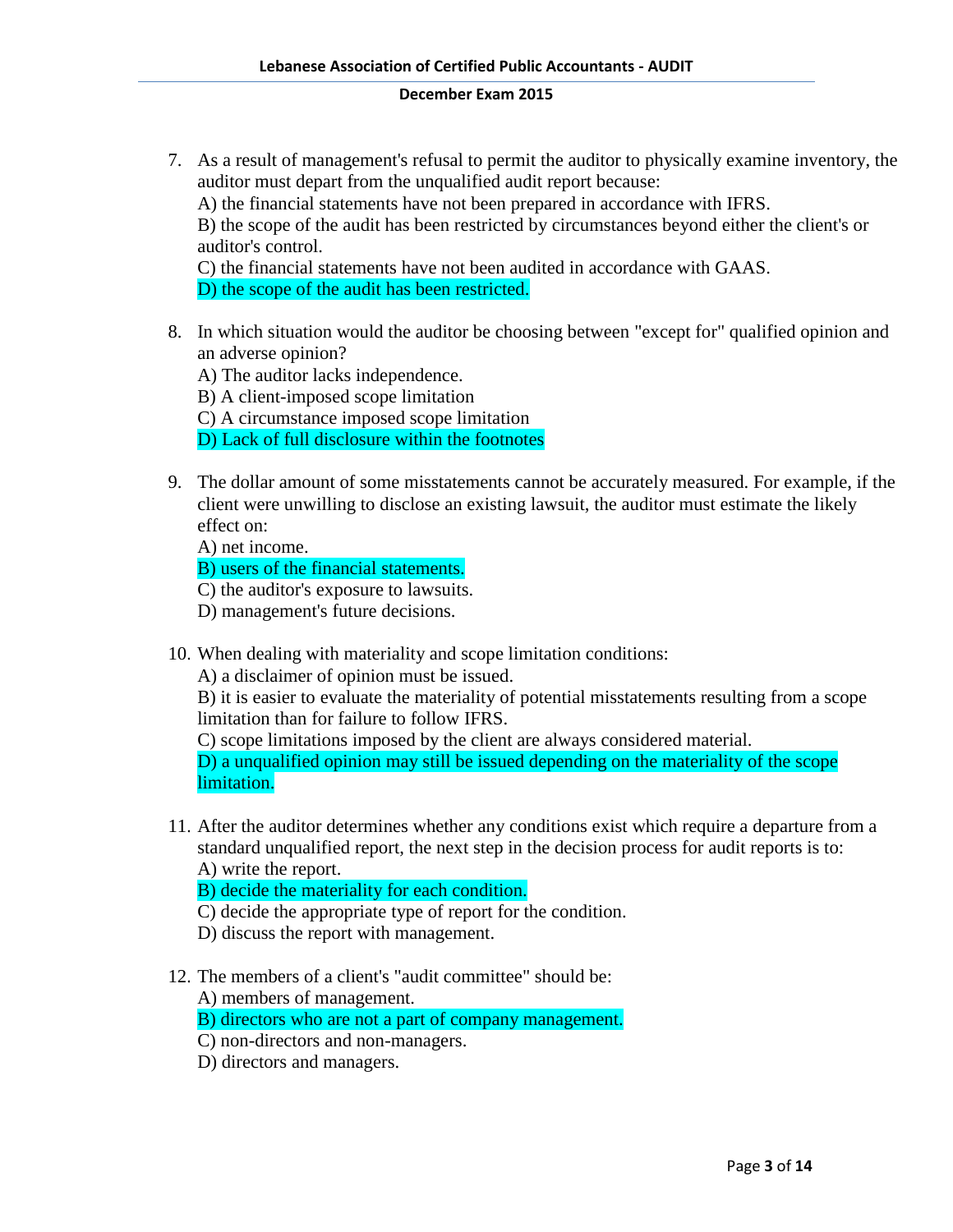- 13. Management makes the following assertions about account balances: A) existence, completeness, classification and cutoff.
	- B) existence, accuracy, classification and rights and obligations.
	- C) existence, completeness, valuation and allocation, and rights and obligations.
	- D) existence, completeness, rights and obligations, and cutoff.
- 14. The auditor is determining that the correct selling price was used for billing and that the quantity of goods shipped was the same as the quantity billed. She is gathering evidence about which transaction related audit objective?
	- A) Existence
	- B) Completeness
	- C) Accuracy
	- D) Cut-off
- 15. In testing for cutoff, the objective is to determine:
	- A) whether all of the current period's transactions are recorded.
	- B) whether transactions are recorded in the correct accounting period.
	- C) the proper cutoff between capitalizing and expensing expenditures.
	- D) the proper cutoff between disclosing items in footnotes or in account balances
- 16. A measure of how willing the auditor is to accept that the financial statements may be materially misstated after the audit is completed and an unqualified opinion has been issued is the:
	- A) inherent risk. B) acceptable audit risk. C) statistical risk. D) financial risk.
- 17. The auditor uses knowledge gained from the understanding of the client's business and industry to assess:
	- A) client business risk.
	- B) control risk.
	- C) inherent risk.
	- D) audit risk.
- 18. A related party transaction may be indicated when another company: A) subsidizes certain operating expenses of the company.
	- B) purchases its securities at their fair value.
	- C) loans to company at market rates.
	- D) has had a distributor relationship with the company for 10 years.
- 19. An auditor should examine minutes of the board of directors' meetings:
	- A) through the date of the financial statements.
	- B) through the date of the audit report.
	- C) only at the beginning of the audit.
	- D) on a test basis.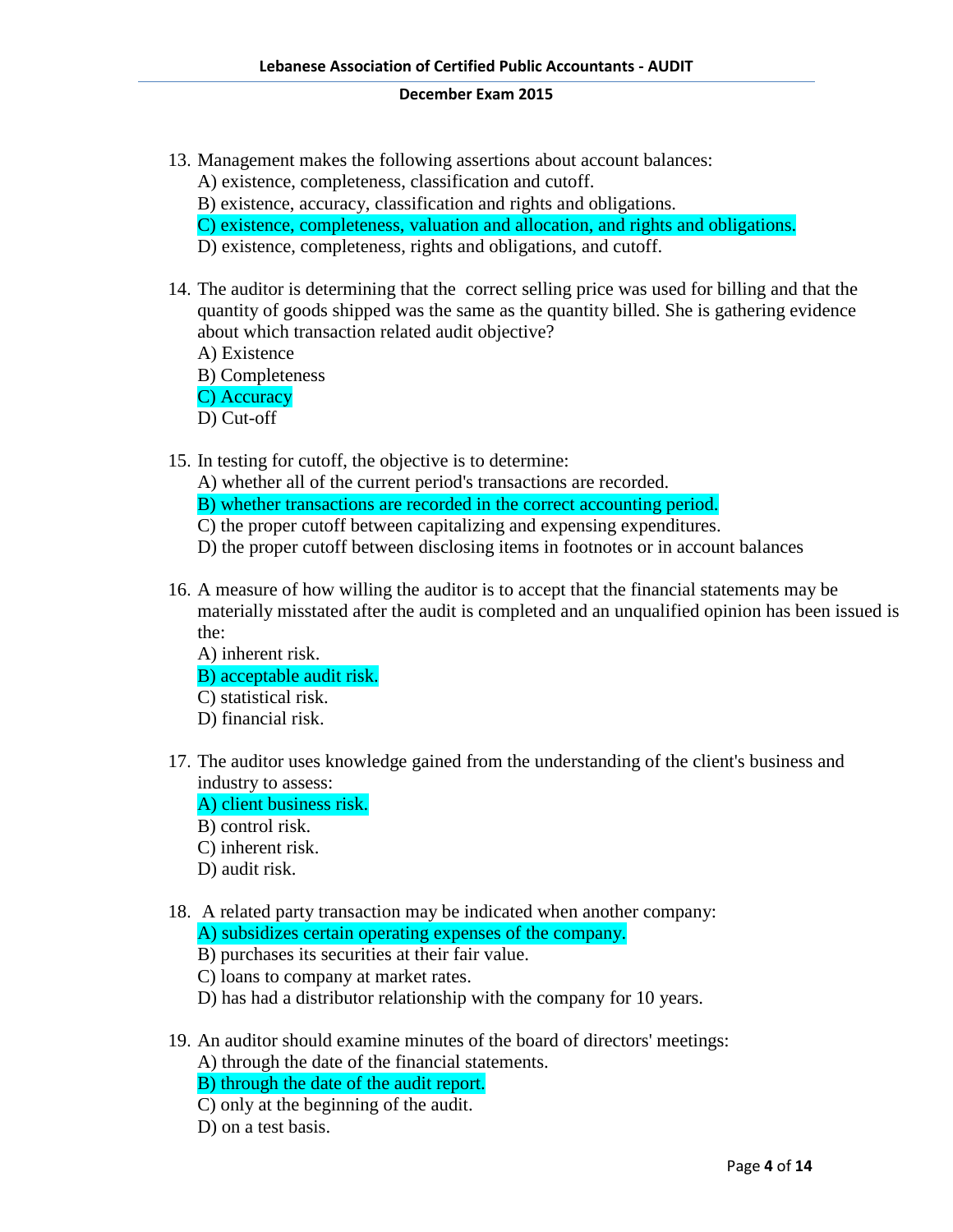20. During audit planning, the auditor uses analytical procedures primarily to:

A) identify weaknesses in internal control.

B) determine if the company's financial statements appear reasonable and are free of material misstatement.

C) determine the correspondence of the company's financial statements to the valuation and accuracy audit objectives.

D) determine the nature, extent, and timing of audit procedures.

- 21. Which of the following is the primary basis used to decide materiality for a for-profit entity? A) Net sales
	- B) Net assets

C) Net income before tax

- D) All of the above
- 22. The risk that audit evidence for a segment will fail to detect misstatements exceeding performance materiality levels is:

A) audit risk.

B) control risk.

C) inherent risk.

D) planned detection risk.

- 23. To what extent do auditors typically rely on internal controls of their public company clients? A) Extensively
	- B) Only very little
	- C) Infrequently
	- D) Never
- 24. Internal controls are not designed to provide reasonable assurance that: A) all frauds will be detected.
	- B) transactions are executed in accordance with management's authorization.
	- C) the company's resources are used efficiently and effectively.
	- D) company personnel comply with applicable rules and regulations.
- 25. Proper segregation of functional responsibilities calls for separation of: A) authorization, execution, and payment. B) authorization, recording, and custody.
	- C) custody, execution, and reporting.
	- D) authorization, payment, and recording.
- 26. Which of the following groups establishes and maintains the company's internal controls? A) Internal auditors
	- B) Board of Directors
	- C) Management
	- D) Audit committee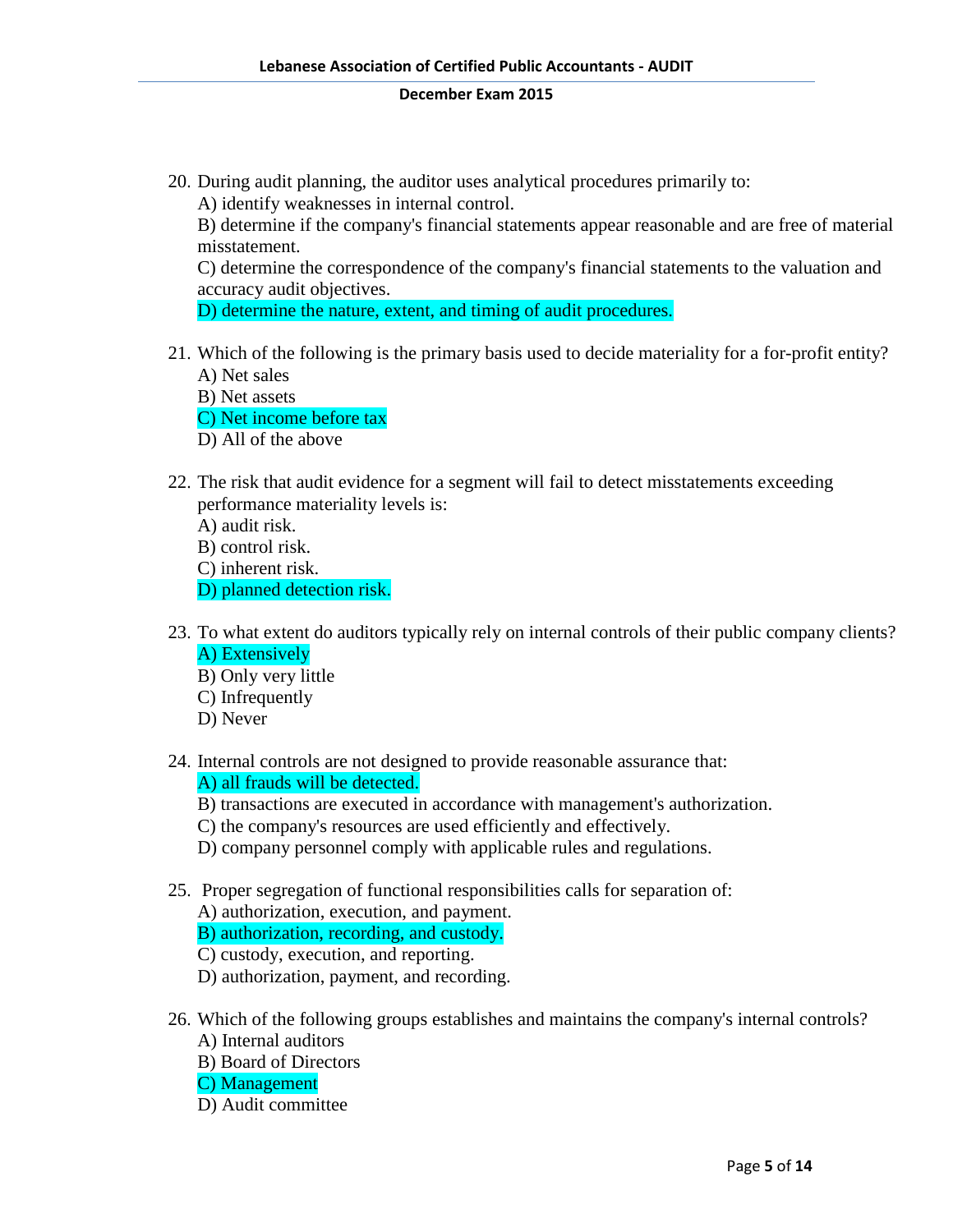- 27. Audit evidence regarding the separation of duties is normally best obtained by: A) preparing flowcharts of operational processes.
	- B) preparing narratives of operational processes.
	- C) observation of employees applying control activities.
	- D) inquiries of employees applying control activities.
- 28. Financial statement manipulation risk is arguably present for all companies' financial statements. However, the risk is elevated for companies that:
	- A) are heavily regulated.
	- B) have low amounts of debt.
	- C) have to make significant judgments for accounting estimates.
	- D) operate in stable economic environments.
- 29. The document that details the specific audit procedures for each type of test is the:
	- A) audit strategy.
	- B) audit program.
	- C) audit procedure.
	- D) audit risk model.
- 30. Which audit tests involve physical examination and confirmation?
	- A) Tests of controls
	- B) Tests of transactions
	- C) Tests of balances
	- D) Analytical procedures
- 31. For a firm that practices good internal controls in the sales and collections cycle, the function of indicating credit approval should be recorded on which of the following documents? A) Sales order
	- B) Sales invoice
	- C) Customer order
	- D) Remittance advice
- 32. The auditor traces items from the source documents to the journals in order to accumulate audit evidence that will satisfy the:
	- A) existence objective.
	- B) completeness objective.
	- C) ownership objective.
	- D) valuation objective.
- 33. An auditor is performing a credit analysis of customers with balances over 60 days due. She is most likely obtaining evidence for which audit related objective?
	- A) Realizable value
	- B) Existence
	- C) Completeness
	- D) Occurrence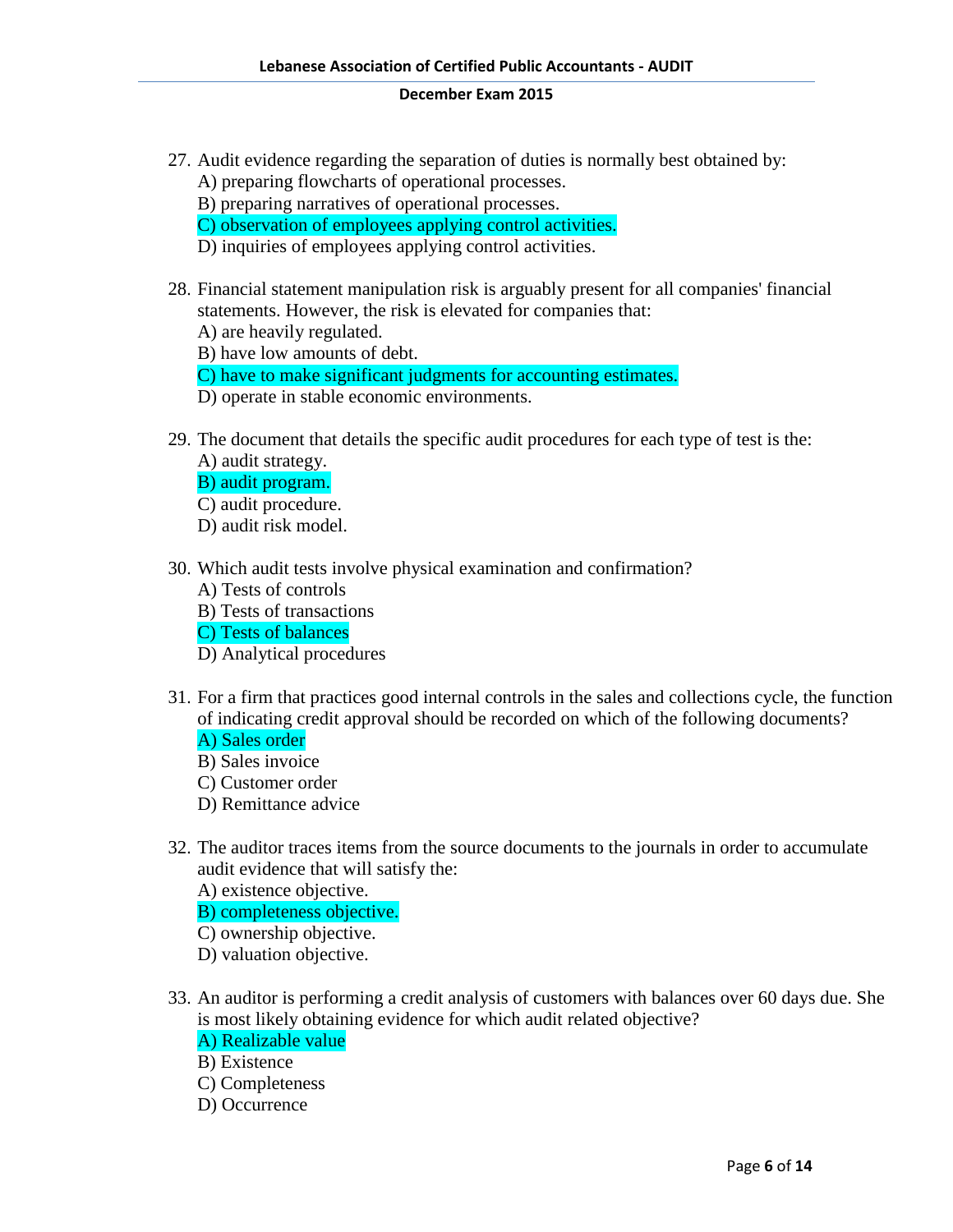34. An accounts receivable population contains a total of four customers. The accounts, the amounts, and the cumulative total are shown below. Monetary unit sampling is to be used.

| Account      | Recorded | Cumulative |
|--------------|----------|------------|
| Name         | Amount   | Total      |
| Blue         | \$357    | \$357      |
| <b>Brown</b> | 281      | 638        |
| Gray         | 60       | 698        |
| Green        | 574      | -272       |

Based on the information above, the population size is:

A) 4.

B) 574.

C) 1,272.

D) \$2,684.

- 35. When an auditor recomputes the unexpired portion of prepaid insurance, they are satisfying which audit objective?
	- A) Completeness
	- B) Existence

C) Accuracy and detail tie-in

- D) Rights
- 36. The estimated unpaid obligations for services or benefits that have been received before the balance sheet date are:
	- A) accounts payable.
	- B) accounts receivable.
	- C) unearned liabilities.

D) accrued liabilities.

37. The auditor needs to be aware that most users of financial statements rely most heavily on the for making decisions.

A) balance sheet

B) income statement

C) statement of cash flows

- D) statement of stockholders' equity
- 38. Place the following steps in their proper order:
	- 1. Analyze expectations
	- 2. Select the sample
	- 3. Define attributes and exceptions conditions
	- 4. State the objectives of the audit test
	- 5. Specify the tolerable exception rate

a- 1, 2, 3, 4, 5 b- 4, 3, 1, 2, 5  $c- 4, 3, 5, 2, 1$ d- 1, 3, 2, 4, 5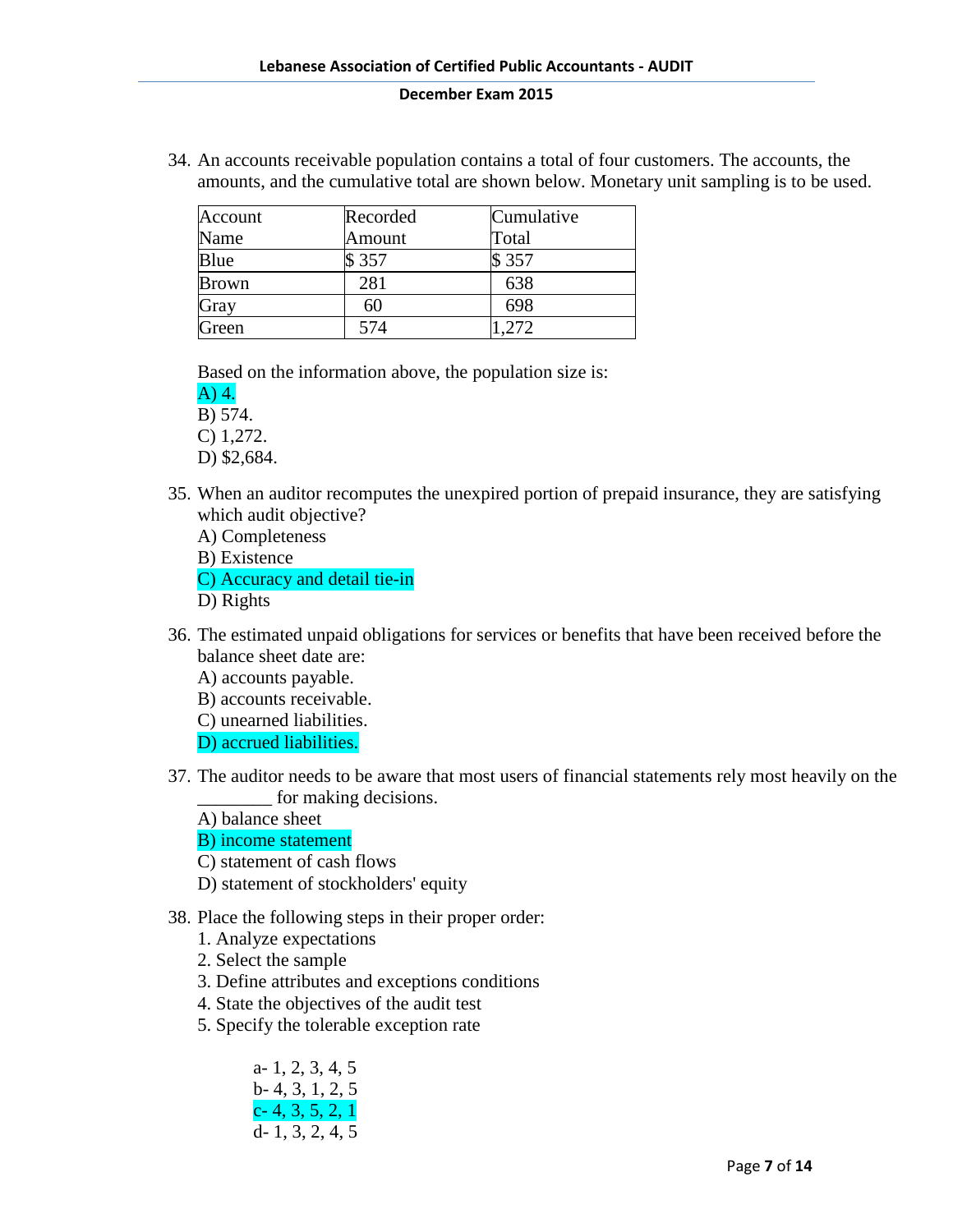39. If a potential loss on a contingent liability is remote, the liability usually is

a- Disclosed in footnotes, but not accrued.

b- Neither accrued nor disclosed in footnotes.

c- Accrued and indicated in the body of the financial statements.

- d- Disclosed in the auditor's report, but not disclosed on the financial statements
- 40. Which of the following is not an application control?
	- a- Preprocessing authorization of sales transactions.
	- b- Reasonableness test for unit selling of sales transactions.
	- c- Post-processing review of sales transactions by the sales department.
	- d- Separation of duties between computer programmer and operators.

## **TRUE & FALSE (13%)**

1. Changes in accounting estimates requires the auditor to issue a modified unqualified audit report with a consistency paragraph inserted after the opinion paragraph.

A) True B) False

2. A qualified report can take the form of a qualification of both the scope and the opinion or of the opinion alone.

A) True B) False

3. Confirmations are ordinarily used to verify account balances, but may be used to verify transactions.

A) True B) False

4. One purpose of performing preliminary analytical procedures in the planning phase of an audit is to help the auditor make a preliminary assessment of control risk.

A) True B) False

5. The quick ratio has the same denominator as the current ratio.

A) True B) False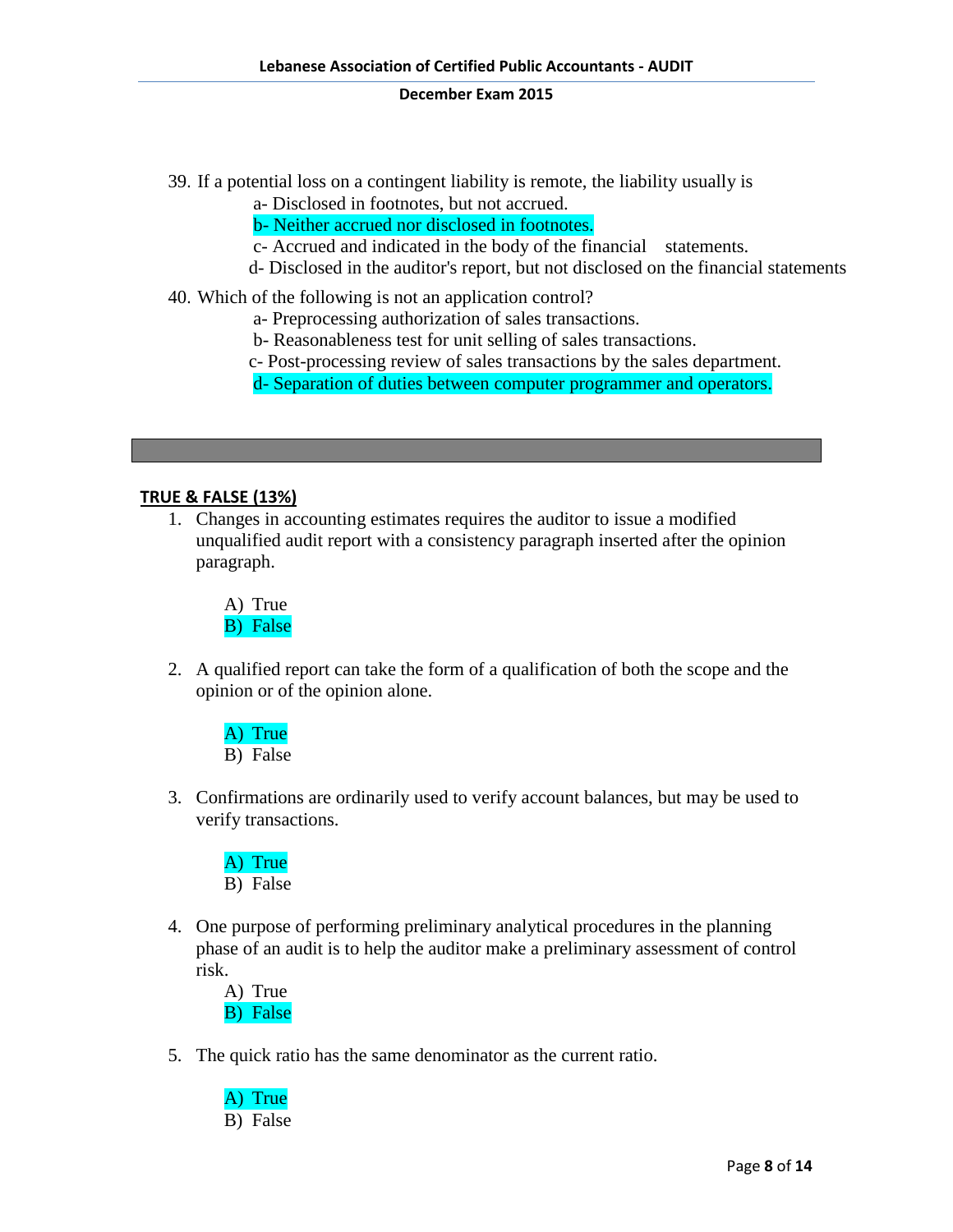6. The lower the dollar amount of the preliminary judgment the more audit evidence is required.

A) True B) False

7. In applying the audit risk model, auditors are concerned about overstatements, not understatements.

A) True B) False

8. Adequate documents and records is a subcomponent of the control environment.

A) True B) False

9. Auditing standards prohibit reliance on the work of internal auditors due to the lack of independence of the internal auditors.

A) True B) False

10. For most uses, flowcharts are superior to narratives as a method of communicating the characteristics of internal control.

> A) True B) False

11. The assessment of control risk is the measure of the auditor's expectation that internal controls will prevent material misstatements from occurring or detect and correct them if they have occurred.

A) True B) False

12. The scope of the auditor's report on internal control is limited to obtaining reasonable assurance that significant weaknesses in internal control are identified.

A) True B) False

13. To issue an unqualified opinion on internal control over financial reporting, there must be no identified material weaknesses and no restrictions on the scope of the audit.

A) True B) False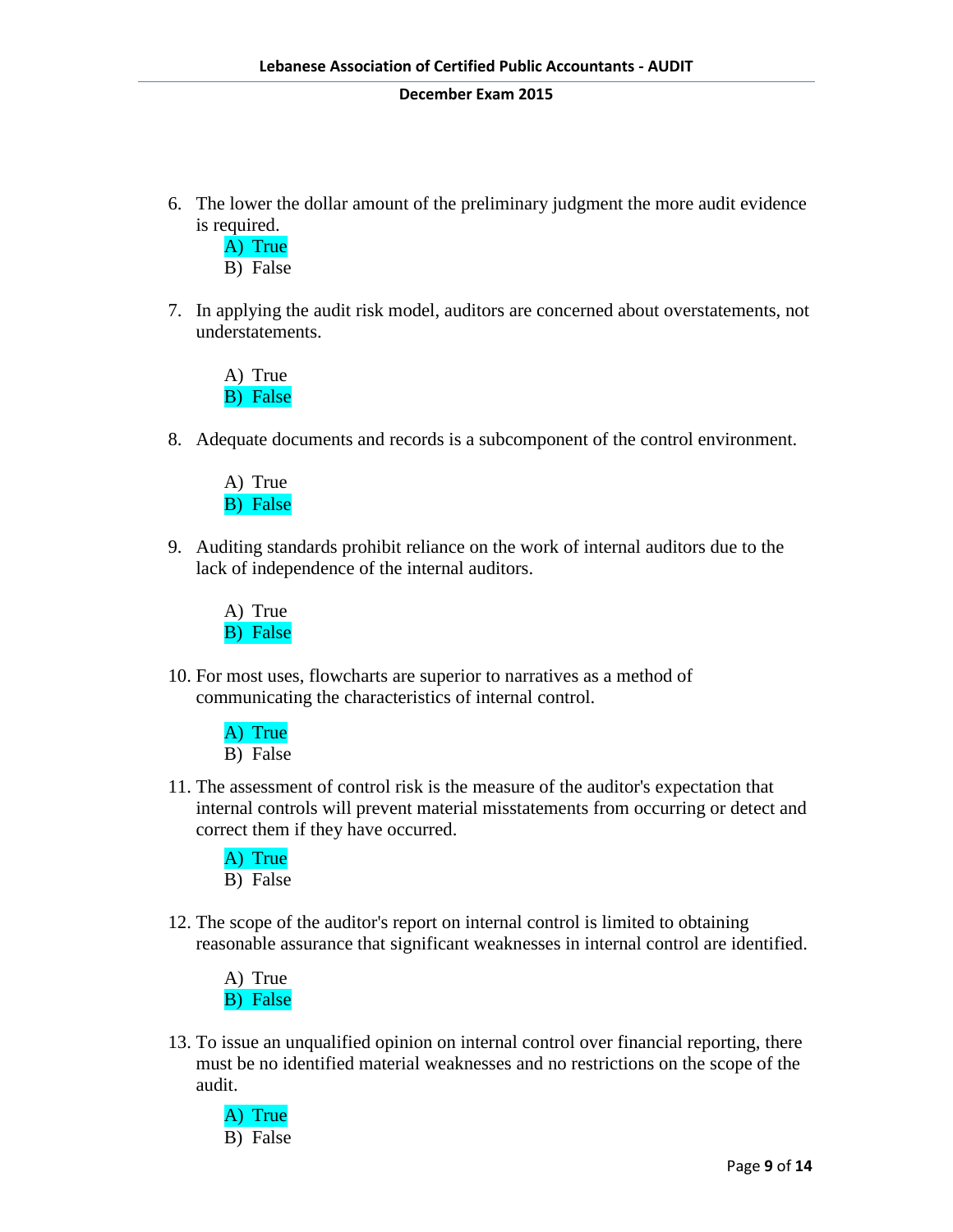14. Control risk is generally set at minimum for most private companies.

A) True B) False

15. The two main categories of fraud are fraudulent financial reporting and misappropriation of assets.

A) True B) False

16. Misappropriation of assets is normally perpetrated at the lowest levels of the organization hierarchy.

A) True B) False

17. Credit should be approved before goods are shipped to a customer.



18. Depreciation expense is normally verified as a part of tests of details of balances rather than as part of tests of controls or substantive tests of transactions.

A) True B) False

19. Confirmations are commonly used to verify additions of property, plant, and equipment.

A) True B) False

20. When auditing insurance expense, auditors normally rely on analytical procedures and limited testing of the debits to ensure that they arose from credits to prepaid insurance.

A) True B) False

21. When auditing acquisitions of property, plant and equipment, the auditor's review of lease and rental agreements most closely relates to the cutoff objective.

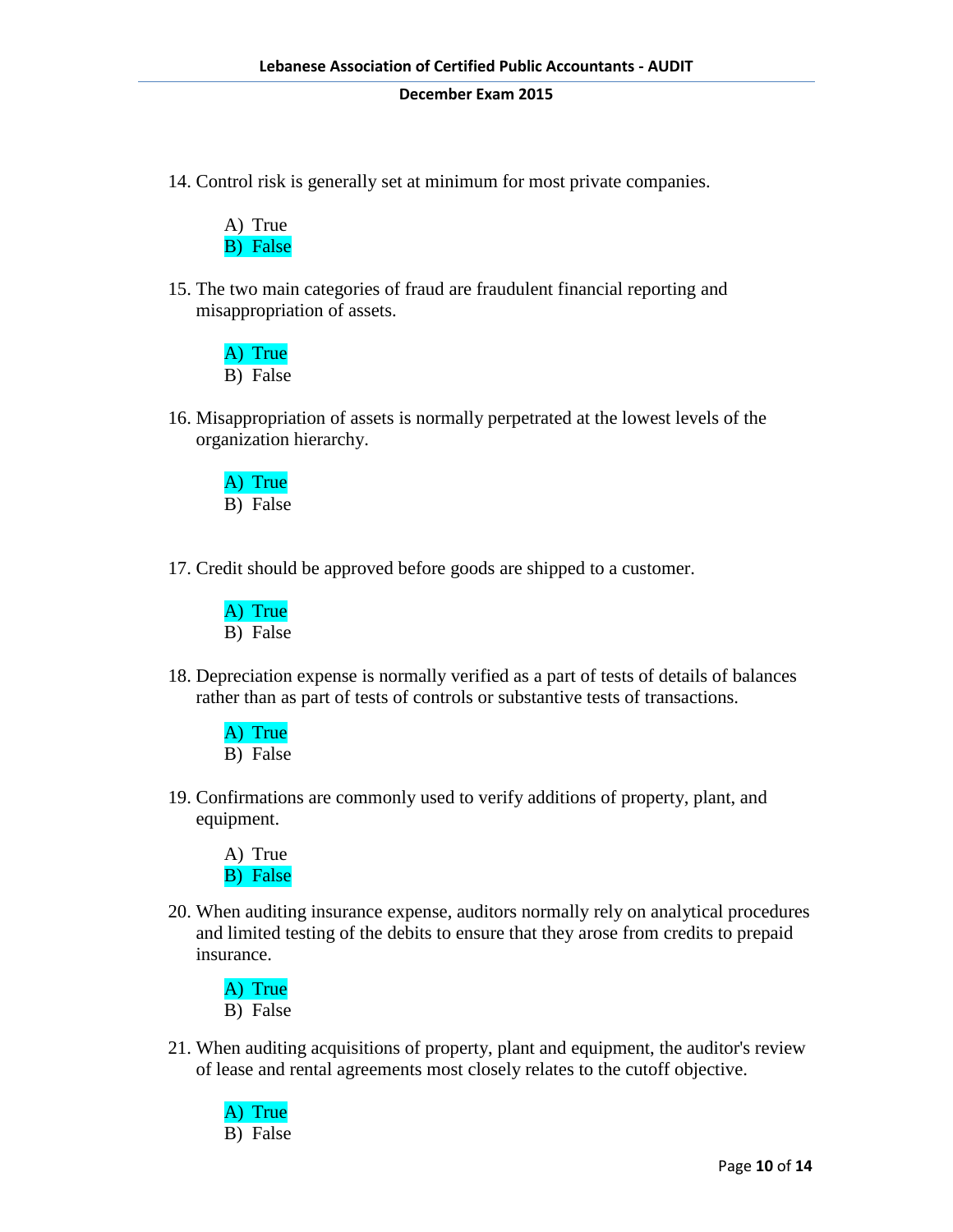22. Planning the audit facilitates obtaining appropriate audit evidence and managing audit costs, but it does not reduce misunderstandings with the client.

A) True B) False

23. In auditing cash, the auditor is more interested in changes during the year than the ending balance.

A) True B) False

24. Generalized audit software is used to test automated controls

A) True B) False

25. It is generally more difficult for the auditor to detect payment of fraudulent hours than payment of fictitious employees.

A) True B) False

26. Regression analysis measures the rate by which an independent variable changes in relation to dependent variable

A) True

B) False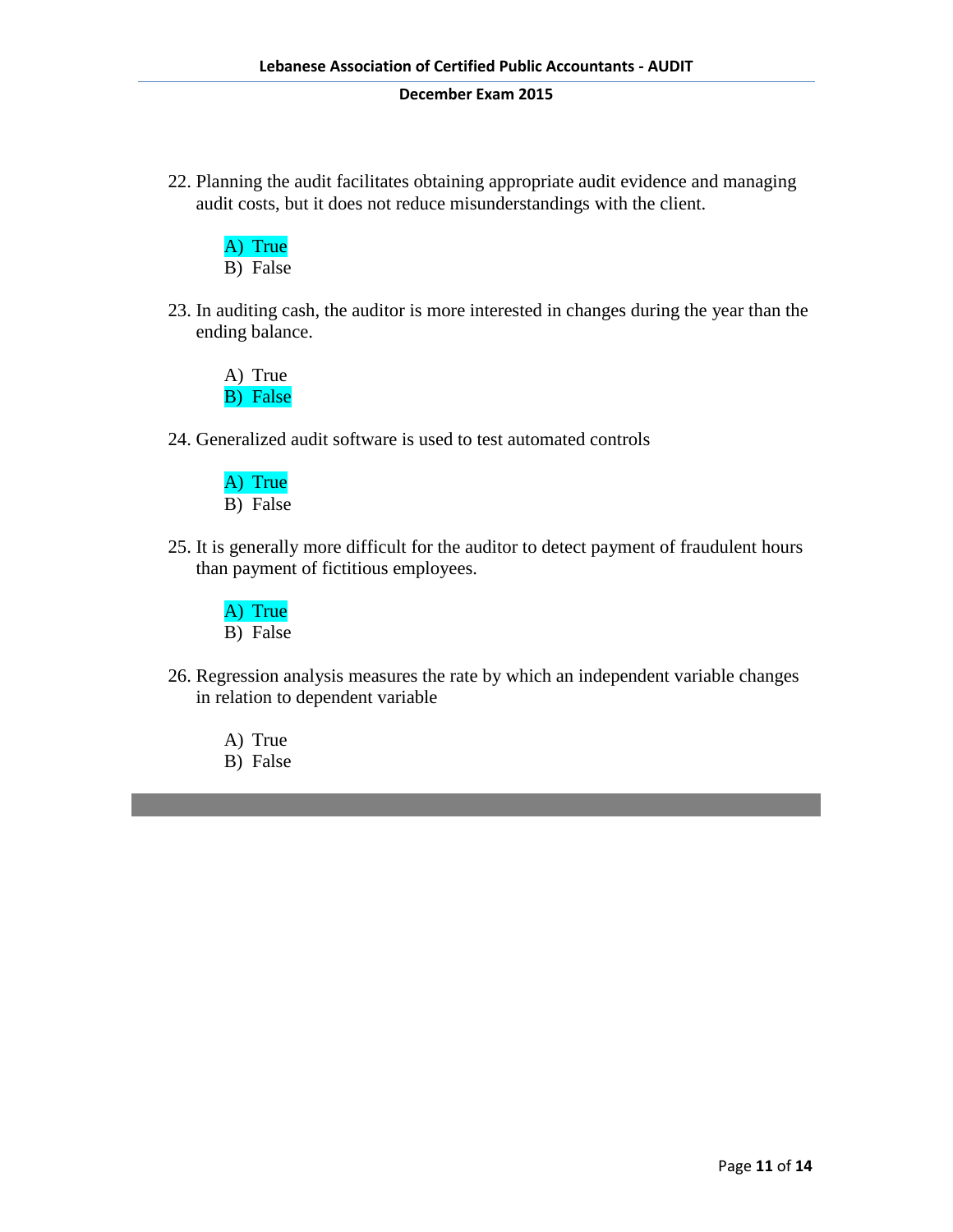# **Cases**

# **Case 1 (16%)**

Match the engagement described to the:

(A) Type of audit, and

(B) Auditor that would perform the engagement.

Each engagement will have an answer from List-A and List-B. An answer can be used once, more than once, or not at all.

| <b>List A - Type of Audit:</b> | <b>List B - Type of Auditor:</b> |       |
|--------------------------------|----------------------------------|-------|
| a. Financial Statement         | d. Internal                      |       |
| b. Compliance                  | e. External                      |       |
| c. Operational                 | f. Government                    |       |
|                                | g. Internal Revenue Services     | - IRS |

Engagement:

- 1. Evaluate a company's payroll processing for the company.
- 2. Evaluate if bank agreements are being met.
- 3. Evaluate financial statements that are to be submitted to a bank.
- 4. Evaluate the promptness of materials inspection in a manufacturer's receiving department.
- 5. Determine if Medicare reimbursements are in accordance with the Healthcare Financing Administration (HCFA).
- 6. Determine if the tax return of a multinational corporation is in accordance with the tax code.
- 7. Determine if a non-profit organization is applying correctly the basis of valuation on the donations-in- kind received.
- 8. Determine the effectiveness of a Department of Defense project presented.

# **Answer:**

- **1. c, d**
- **2. b, d**
- **3. a, e**
- **4. c, d**
- 
- **5. b, f**
- **6. b, g**
- **7. b, e,d**
- **8. c, f**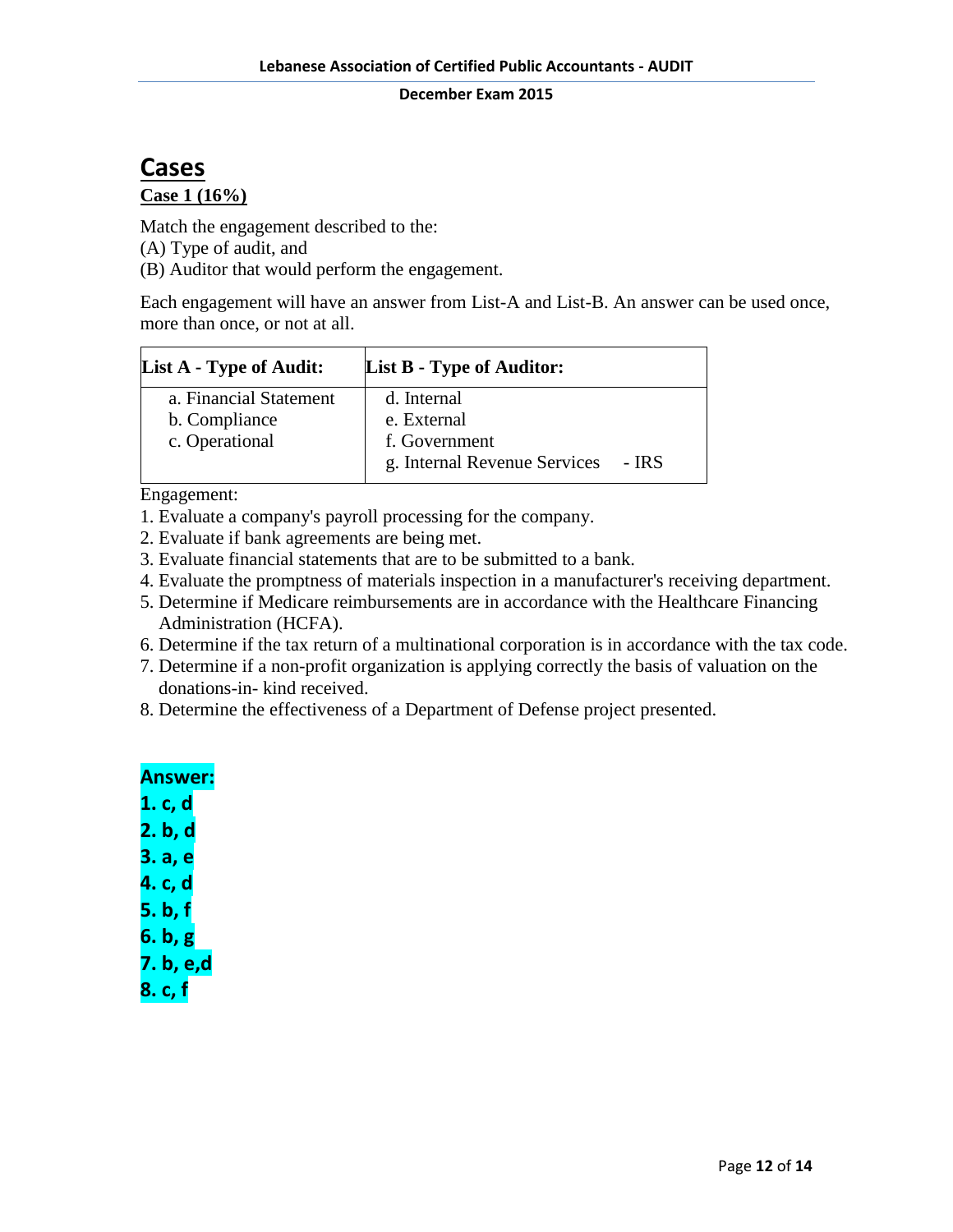## **Case 2 (12%)**

Listed below are several accounts listed from a company's trial balance. Next to each account put the letter corresponding to the transaction cycle used to audit the account:

 $S = S$ ales and collection cycle

 $I =$  Inventory and warehousing cycle

- $A =$  Acquisition and payment cycle
- $C =$  Capital acquisition and repayment cycle
- $P =$  Payroll and personnel cycle

- 2. **C**\_\_\_\_Capital stock
- $3.$   $\blacksquare$ **A** Buildings
- 4. **C** Notes payable
- 5. **P**\_\_\_\_\_ Salaries and commissions
- 6. \_\_\_**I**\_\_\_\_\_ Cost of goods sold
- 7. **S** Trade accounts receivable
- 8.  $\overline{\mathbf{A}}$  Rent

# **Case 3 (7%)**

Match seven of the terms (a-k) with the definitions provided below (1-7):

- a. Tests of details of balances
- b. Tests of controls
- c. Substantive tests of transactions
- d. Analytical procedures
- e. Transaction-related audit objectives
- f. Management assertions
- g. Balance-related audit objectives
- h. Fraud
- i. Illegal act
- j. Error
- k. Management fraud

**h**<sub>1</sub>. An intentional misstatement of the financial statements.

\_\_\_**e**\_\_\_\_\_ 2. A set of six audit objectives the auditor must meet, including timing, posting and summarization, and accuracy.

**f**\_\_\_\_\_\_\_\_\_ 3. Implied or expressed representations made by the client about classes of transactions, account balances and disclosures in the financial statements.

**a**<sub>\_\_\_\_</sub> 4. Audit procedures testing for monetary misstatements to determine whether the balance-related audit objectives have been satisfied for each significant account balance.

\_\_\_\_**g**\_\_\_\_ 5. A set of nine audit objectives the auditor must meet, including completeness, detail tie-in, and rights and obligations.